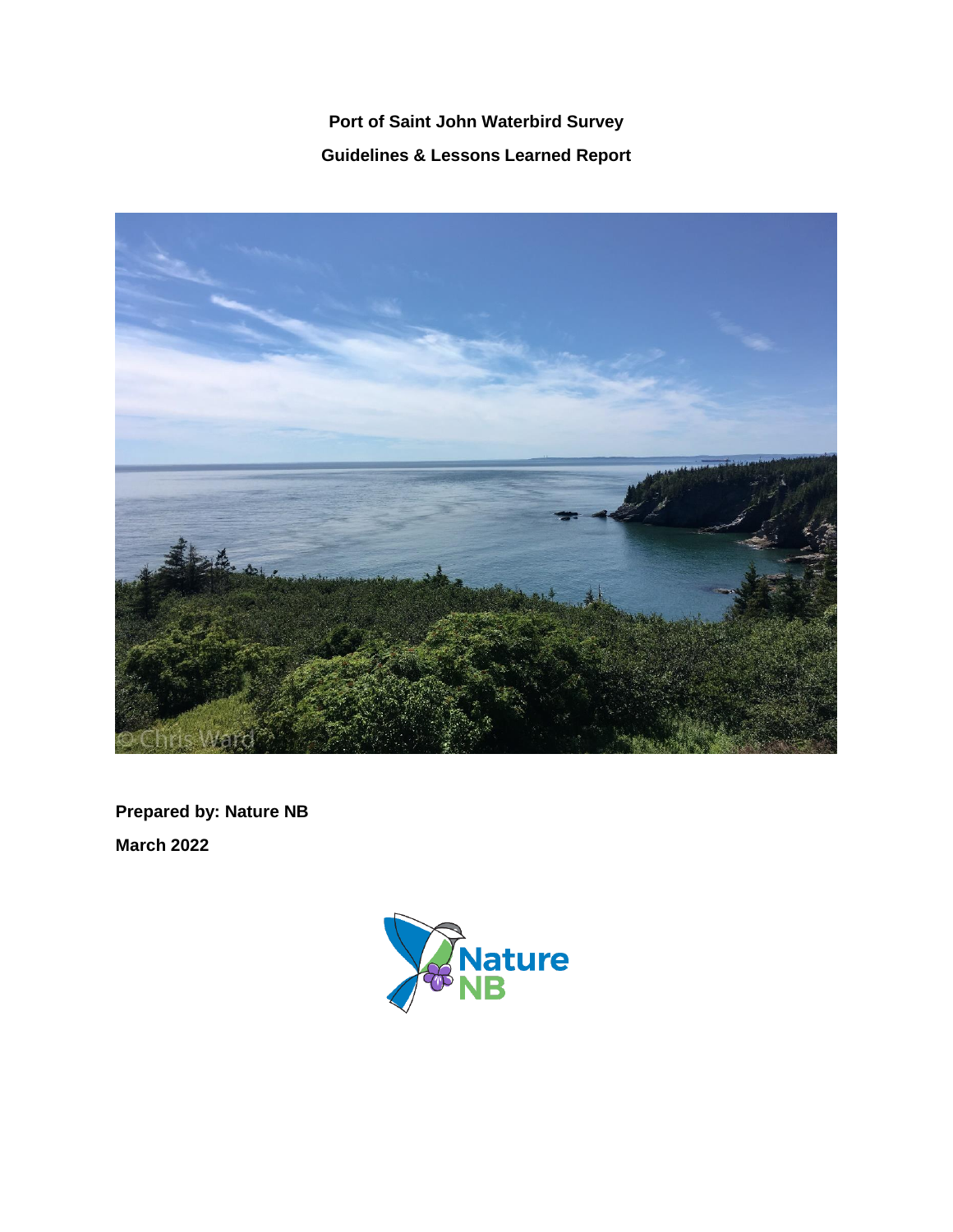# Table of Contents

| 5.0 Lessons learned: Developing a bird survey program in coastal and industrial sites 7 |  |
|-----------------------------------------------------------------------------------------|--|
|                                                                                         |  |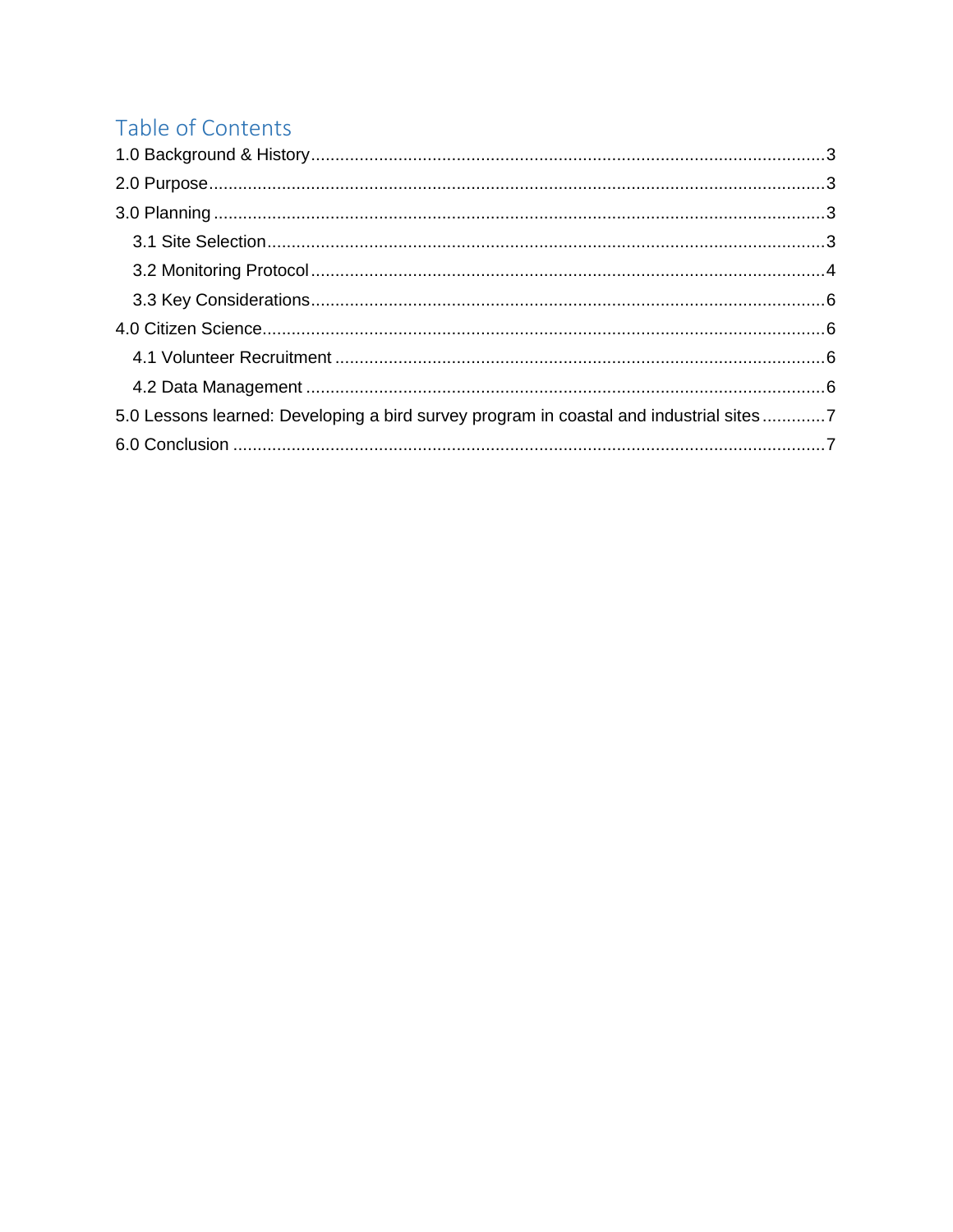# <span id="page-2-0"></span>1.0 Background & History

Nature NB works to celebrate, conserve, and protect New Brunswick's natural heritage through education, networking, and collaboration. One approach Nature NB takes to achieve this mission is through contributing to biodiversity monitoring and citizen science across the province.

The Port of Saint John Waterbird Survey program began in 2018 with support from Fisheries and Oceans Canada, the NB Wildlife Trust Fund, and Environment and Climate Change Canada. The goal of this project is to establish a long-term waterbird dataset for the Port of Saint John region. This data will help support future oil spill preparedness, research on population trends, as well as information that can be integrated into future environmental impact assessments and conservation plans.

From 2018-2021, Nature NB hired a technician to complete surveys at over thirty sites throughout the Port of Saint John (see Map 1 below). These survey sites were identified in coordination with provincial and national ENGOs, local naturalists, and government partners. In 2021, the project began a transition from a staff led survey to a citizen science initiative. Volunteers have been recruited by Nature NB staff through the local Saint John Naturalists' Club, Nature Trust of New Brunswick nature preserve stewards, and other local connections.

### <span id="page-2-1"></span>2.0 Purpose

This manual outlines the history and establishment of the Port of Saint John Waterbird Survey as well as information on how a similar project could be developed in other regions. The manual is divided into four sections for project managers to consider. These include: project planning, monitoring protocol, citizen science, and data management.

This manual considers guidance for similar programs conducted in other parts of Canada (e.g. British Columbia Coastal Waterbird Survey), as well as our own experience at Nature NB with the Port of Saint John Waterbird Survey.

### <span id="page-2-2"></span>3.0 Planning

#### <span id="page-2-3"></span>3.1 Site Selection

Nature NB worked with the Nature Trust of New Brunswick, Saint John Naturalists' Club, Birds Canada, and other local birders and nature organizations to complete site selection for the Port of Saint John Waterbird Survey in 2018-19. Additionally, Nature NB used data sources and resources such as [eBird,](https://ebird.org/canada/home) [Important Bird & Biodiversity](https://ibacanada.org/) Areas boundaries, nature preserve boundaries, municipal parks, and a local birding quide to help quide site selection. Care was taken to select sites within the project boundary for the Port of Saint John as identified by Fisheries and Oceans Canada. After compiling an initial list of sites, each location was reviewed to ensure they were publicly accessible (or permission from landowner was received). A description was then prepared for each site to summarize key information such as access points, parking, distance to point count site, etc. This document can be found [here.](https://docs.google.com/document/d/1gtFMM_TKctpJzbRdDWCdhHWF-lbKlT1c/edit?usp=sharing&ouid=108274946614345398578&rtpof=true&sd=true) Over the course of the first year of the project sites were added and removed from the survey in order to account for changes in access/permission, seasonal challenges (e.g. ice covered in winter), presence of waterbirds, etc.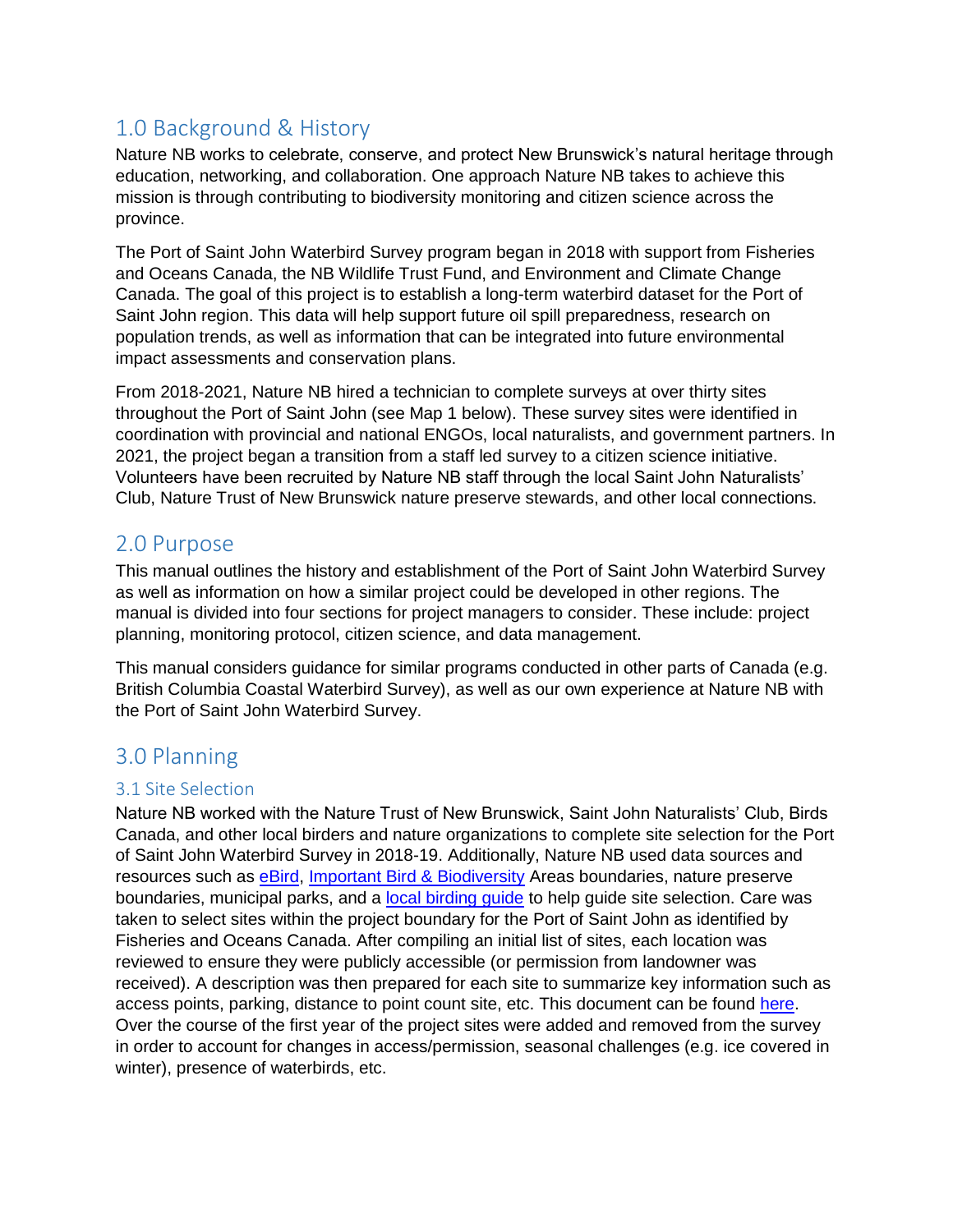Once survey sites had been selected, each site was vetted by Nature NB's Bird Survey Technician to confirm details and plan survey routes. This was an important step in the site



*Figure 1: Map of survey sites for Port of Saint John Waterbird Survey*

selection process as it helped to eliminate sites that posed challenges (e.g. access, sightlines, etc.) and also provided opportunities to scout out different sites that were eventually added to the survey. A final map of survey sites was produced to visually display sites using Google Earth (see Figure 1 above).

### <span id="page-3-0"></span>3.2 Monitoring Protocol

Nature NB reviewed various bird monitoring protocols with government and NGO partners to set up the Port of Saint John Waterbird Survey. This review resulted in an adapted version of the [Atlantic Canada Waterbird Survey protocol](https://www.oiseauxcanada.org/naturecounts/accws/main.jsp) being used for the program. Most notably, data on bird behaviour (e.g. feeding, fly over, etc.) and disturbances (e.g. predators, shipping route) were added to the protocol to better understand how birds interact with each site in the Port of Saint John area. This section will break down the key aspects of the Monitoring Protocol used in the project:

- **General Information:** Prior to beginning the survey, surveyors fill out the Site Name, season, date, surveyor/assistant Information, weather condition data, and start time.
- **Survey Windows:** Surveys are completed during a continuous 30 minute period on a single day, once per season, during the each seasonal survey window (Winter, Spring, Summer, Early Fall, Late Fall). Five surveys are completed each year at most sites. The survey windows include:
	- o Winter: January 18 February 28
	- o Spring: April 14 May 28
	- o Summer: June 15 July 31
	- o Early Fall: August 1 October 15
	- o Late Fall: November 1 December 15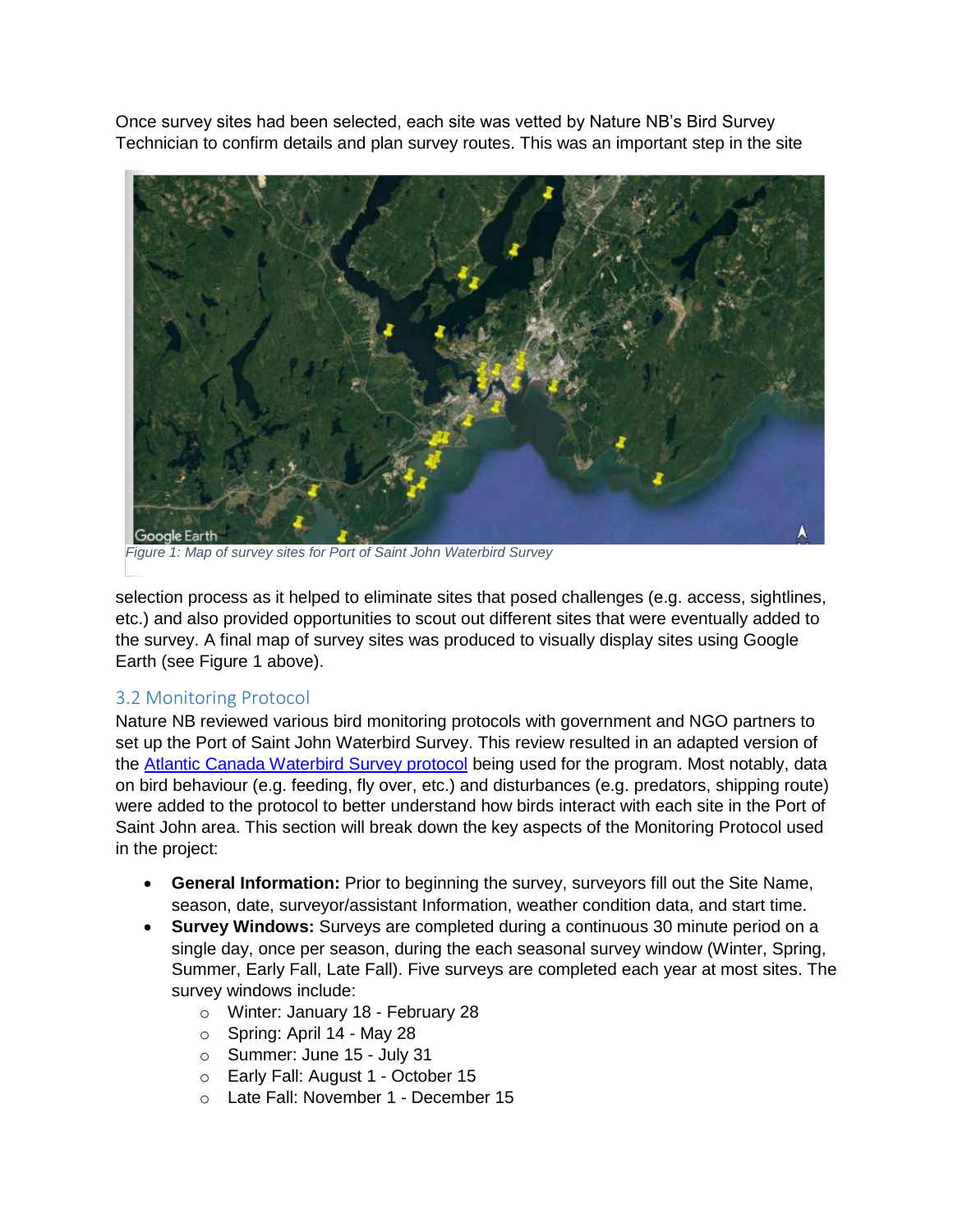- **Timing:** Spring, Summer, and Early Fall surveys are conducted during the day at high tide (± 2 hours of highest point of tide at closest tidal station). Surveys in the Late Fall and Winter are conducted during daylight hours at any tidal cycle, due to shorter daylight hours.
- **Weather Conditions:** Temperature, wind, fog, etc. are recorded for each site. See datasheet in Appendix 1 for details.
- **Species Identification:** Birds are identified to the species level, where possible (e.g. Semipalmated Sandpiper, American Black Duck). If individuals are too distant or move too quickly to identify accurately, surveyors identify to the closest family/genus/subfamily (e.g., Gull spp., Sandpiper spp., Tern spp.).
- **Offshore Distance:** For each bird/group of birds, surveyors record the approximate location of the birds. Coastal locations are classified as follows:
	- o OS offshore, >500m from high tide line;
	- o NS nearshore, from high tide mark to 500m offshore;
	- $\circ$  IN inshore, from high tide mark to coastline

For sites with complex, inshore systems the following codes are used:

- $\circ$  IN-L inshore, on land,
- $\circ$  IN-M inshore, in marsh,
- $\circ$  IN-W inshore, in water (excluding marsh).
- **Behaviour :** Surveyors indicate the behaviour of individual birds and/or groups of birds. Behaviour allows us to understand how birds are using the site. The classifications are as follows:
	- $\circ$  FE feeding
	- $\circ$  RE resting/roosting,
	- $\circ$  FL flying (as well as direction e.g. N, S, E, W),
	- $\circ$  D disturbed, or;
	- $\circ$   $O$  other.
- **Disturbance** : Surveyors note a disturbance if something is directly affecting birds. For instance, if there is a person walking on the beach the protocol asks that surveyors only record it as a disturbance should the person's presence disturb the birds. Disturbances include:
	- o Walkers;
	- o Swimmers;
	- o Commercial Boat;
	- o Recreational Boat;
	- o Dog/pet disturbance;
	- o Noise pollution;
	- o Non-motorized Boat;
	- o Predator;
	- o Other species interaction (e.g., seal);
	- o Other (please specify)

More detail on these parameters can be found in the sample datasheet included in Appendix 1.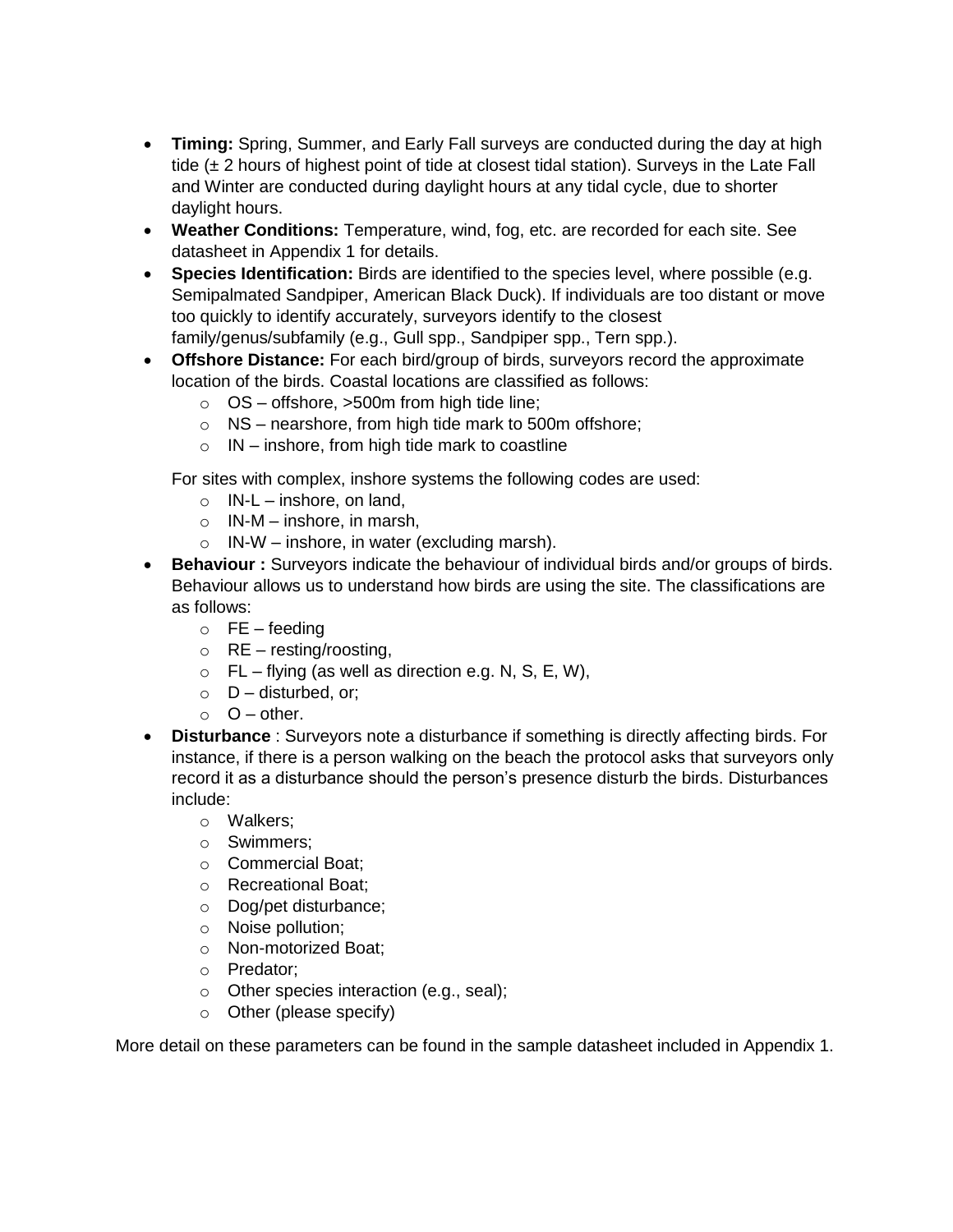#### <span id="page-5-0"></span>3.3 Key Considerations

The Port of Saint John Waterbird Survey protocol aims to collect information on a variety of parameters to best understand abundance, distribution, and bird behaviour. These parameters are all uniquely important in the context of complex challenges industrial and port sites face, such as increased oil spill risk. Information on abundance, distribution, and behaviour can all help to inform activities like oil spill response, how safeguards for specific species are integrated into future development proposals, how shipping routes are planned, etc.

## <span id="page-5-1"></span>4.0 Citizen Science

In 2020, Nature NB began efforts to transition the Port of Saint John Waterbird Survey from a staff-led to volunteer-led initiative. This decision was made in order to reduce staff time requirements and to further engage the local community in the project

#### <span id="page-5-2"></span>4.1 Volunteer Recruitment

Volunteers have been recruited in using various strategies since the outset of the project. This includes direct one-on-one outreach to local birders and naturalists, engagement with key groups such as the Saint John Naturalists' Club and University of New Brunswick, as well as online channels (e.g. social media, enews, etc.). A project [webpage](https://www.naturenb.ca/port-of-saint-john-waterbird-survey/) and [brochure](https://www.naturenb.ca/wp-content/uploads/2021/08/DFO-Brochure-EN.pdf) were also developed to share information about the project. Each of these methods has helped to recruit volunteers who survey one or more sites.

To help facilitate volunteer training, particularly during the COVID-19 pandemic, Nature NB developed a [Citizen Science Guide,](https://www.naturenb.ca/wp-content/uploads/2021/09/Citizen-Science-Guide-Waterbird-Surveys-Nature-NB-EN.pdf) which outlines information on the survey protocol, datasheets, as well as key links to help volunteers with their identification skills.

Reminder notices are emailed to volunteers 1-2 weeks before the start of each survey window and one-on-one support is provided to volunteers who have questions or would like additional training. Nature NB and the Nature Trust of NB have also led volunteer workshops to educate new and existing volunteers about the monitoring protocol and to offer tips on identification. While these outreach efforts have required staff time to continually engage volunteers, we believe these efforts have helped to support volunteer retention and data quality.

#### <span id="page-5-3"></span>4.2 Data Management

Once datasheets have been completed and submitted to Nature NB, they are saved on a shared Google Drive. Twice per year, staff format the data sheets into a MS Excel file which is submitted to the Saint Lawrence Global Observatory (SLGO) for storage. The SLGO is an open access, web-based data platform that stores data from a variety of environmental projects, including Fisheries and Oceans Canada's Coastal Environmental Baseline Monitoring Program. Port of Saint John Waterbird data can be downloaded or reviewed on their site here: [https://catalogue.ogsl.ca/en/organization/naturenb.](https://catalogue.ogsl.ca/en/organization/naturenb)

The data on SLGO can be sorted to explore observations by survey site, bird species, etc. Each year, summary statistics are also produced to help inform data users what sites have the highest and lowest diversity, seasonal differences, etc.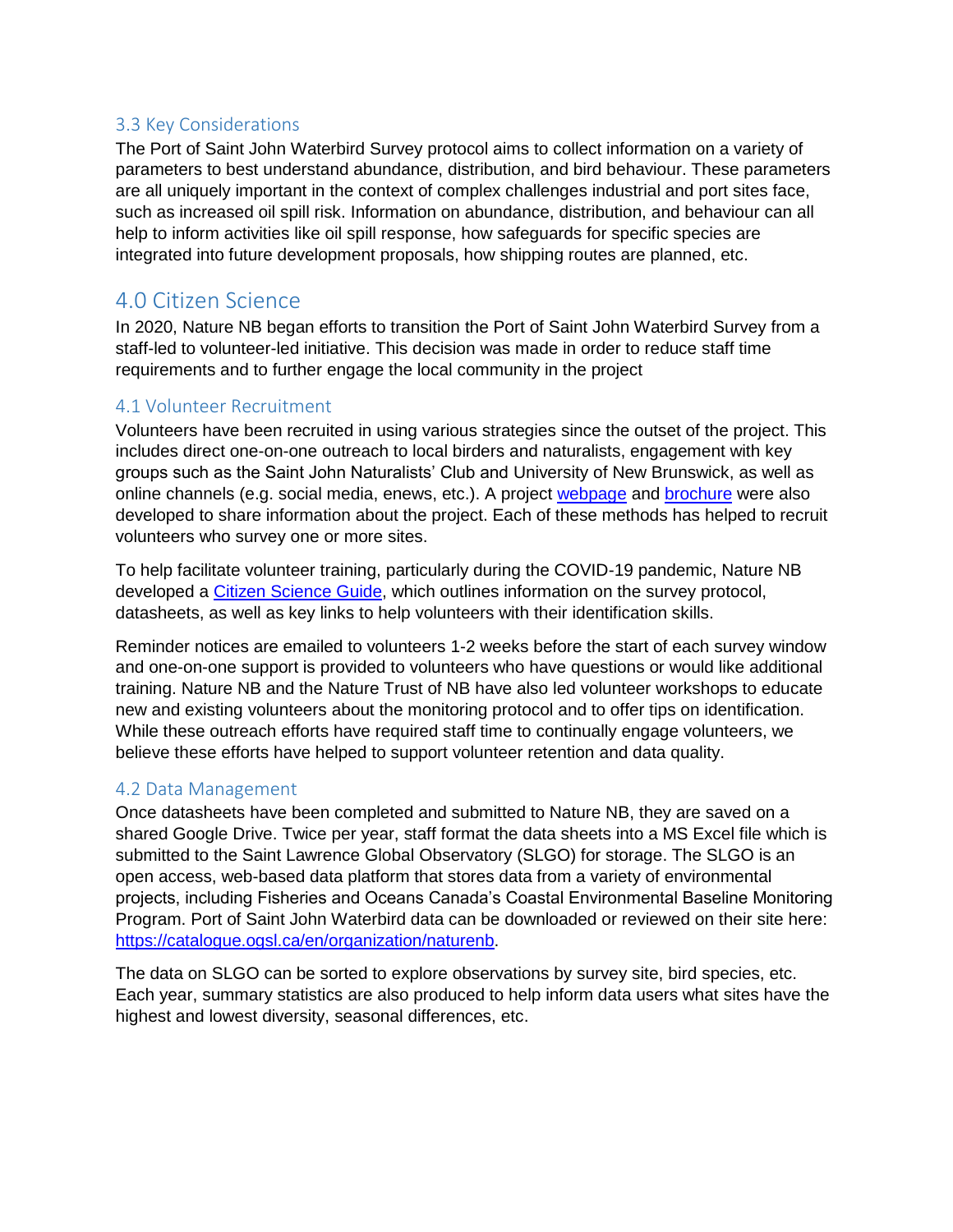# <span id="page-6-0"></span>5.0 Lessons learned: Developing a bird survey program in coastal and industrial sites

There are a number of unique aspects of the Port of Saint John Waterbird Survey that come as a result of conducting a bird survey program at both a coastal and industrial site. This section summarizes some lessons learned that may be useful for others planning a similar survey.

- *Key sites may be in unexpected places.* Sites with some of the highest species richness in the Port of Saint John Waterbird Survey can be found in the urban core of Saint John. These sites would not have been identified without the help of local naturalists who know the Port and surrounding area. Nature NB would encourage those setting up a coastal, industrial bird survey program to contact local nature clubs, birding groups, explore eBird, etc. for input into where unique hotspots might be.

- *Recording behaviour and seasonality.* During the protocol development phase of the project, Nature NB was encouraged to include both bird behaviour and seasonal monitoring into the survey. This data has proven to be interesting and useful in better understanding when and how birds use each site. Recording when and how birds use coastal habitats can help inform oil spill preparedness and other industrial activities. For instance, if a site has a high number of birds during fall migration, but limited use in the winter, spill preparedness groups can plan their response accordingly. Similarly, if birds typically fly over a site it may be of less concern then a site where birds roost or feed. Given this context, Nature NB would recommend monitoring seasonally and ensuring behaviour of birds are captured at each site.

- *Data management systems.* Having a platform to easily share results from surveys with potential data users is key to ensuring citizen science programs have an impact on decisionmaking. In particular, Nature NB has found great value in having access to an open source, web-based portal, like SLGO, to easily share survey results. Nature NB would recommend groups interested in starting a similar program invest time and effort into the development of a data management plan in order to make it easy for volunteers to collect and submit data, while facilitating opportunities for results to be used broadly by decision-makers and other data users.

- *Outreach to data users.* Nature NB is prioritizing outreach to potential data users in and around the Port of Saint John in order to ensure data collected as part of the project is incorporated into future development projects, oil spill preparedness, conservation projects, as well as research initiatives. This is an important consideration to ensure the data collected as part of this program is more likely to be used regularly by end users. Nature NB would encourage others interested in establishing similar programs to identify industry, NGO, government, academic, and other partners and regularly engage them to increase the likelihood that data will be used in the future.

### <span id="page-6-1"></span>6.0 Conclusion

The Port of Saint John Waterbird Survey continues to transition to a citizen-science based program. Nature NB is pleased to share information on this program through this manual to support other conservation groups interested in creating a baseline monitoring program for waterbirds in other regions. Please don't hesitate to get in touch with us should you have any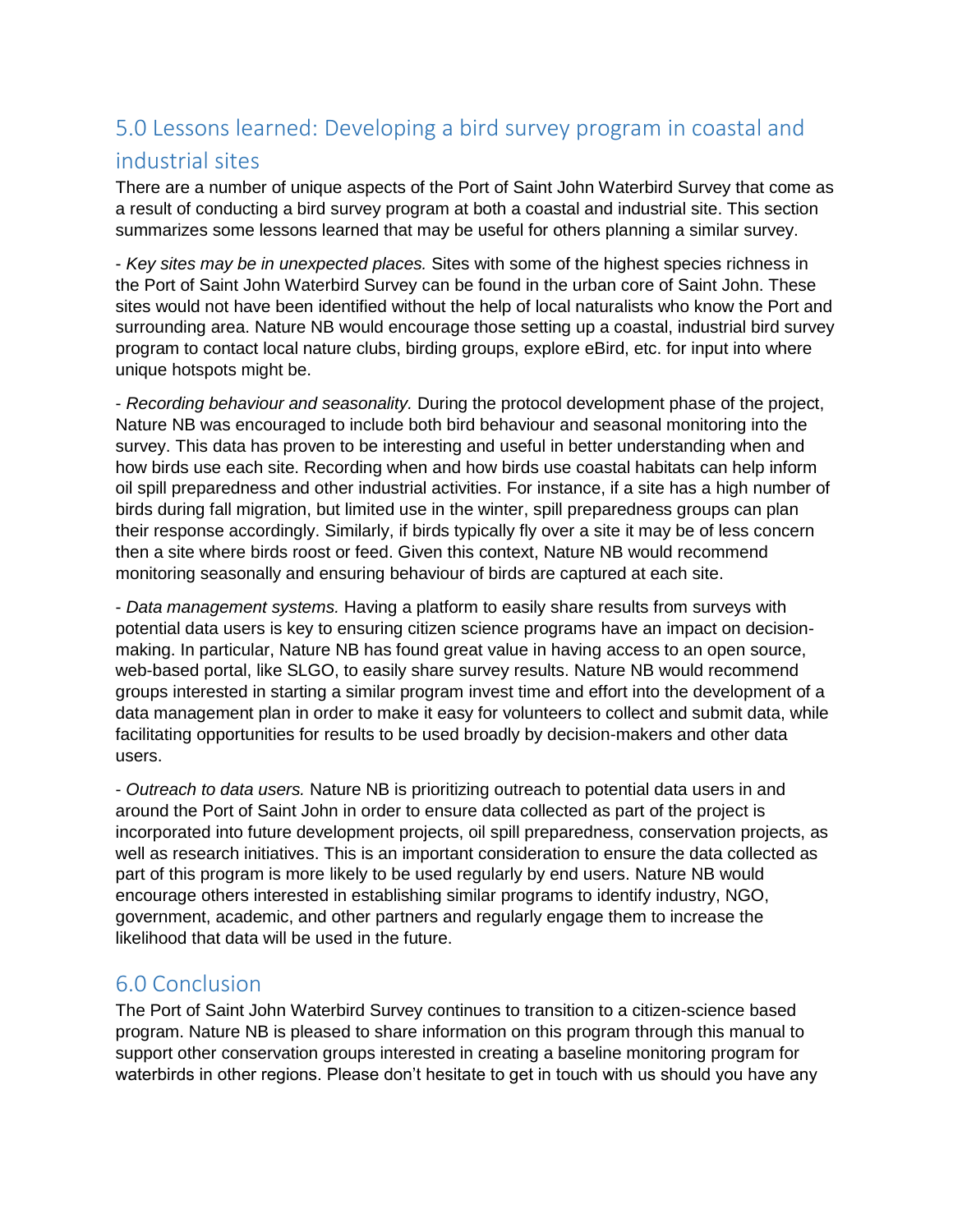questions or would like to discuss how to set up a monitoring protocol in your area by emailing [info@naturenb.ca](mailto:info@naturenb.ca) or calling 506-459-4209.